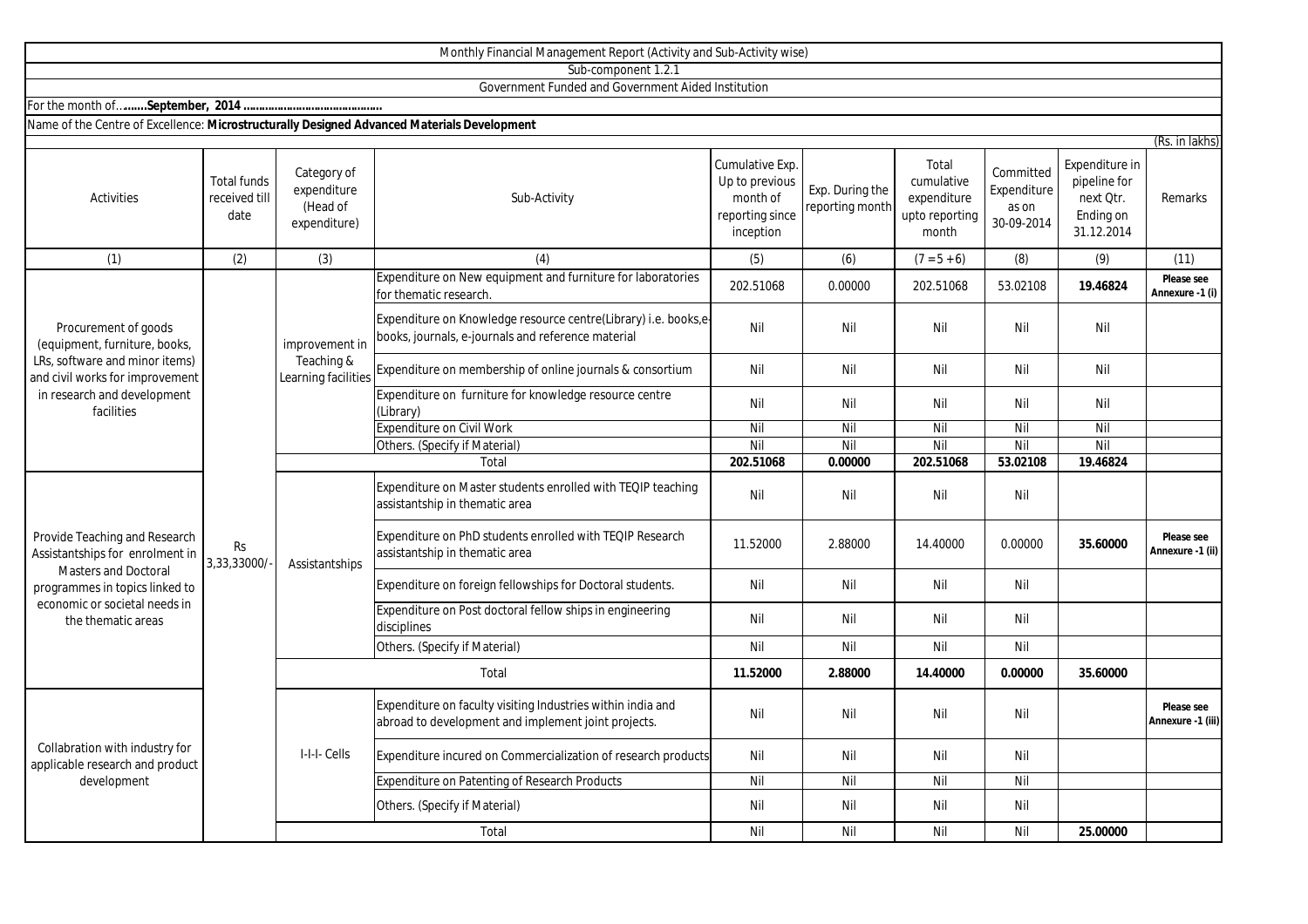| Activities                                                                                                                                      | <b>Total funds</b><br>received till<br>date | Category of<br>expenditure<br>(Head of<br>expenditure) | Sub-Activity                                                                                                                                   | Cumulative Exp.<br>Up to previous<br>month of<br>reporting since<br>inception | Exp. During the<br>reporting month | Total<br>cumulative<br>expenditure<br>upto reporting<br>month | Committed<br>Expenditure<br>as on<br>30-09-2014 | Expenditure in<br>pipeline for<br>next Qtr.<br>Ending on<br>31.12.2014 | Remarks                        |
|-------------------------------------------------------------------------------------------------------------------------------------------------|---------------------------------------------|--------------------------------------------------------|------------------------------------------------------------------------------------------------------------------------------------------------|-------------------------------------------------------------------------------|------------------------------------|---------------------------------------------------------------|-------------------------------------------------|------------------------------------------------------------------------|--------------------------------|
| National / International<br>collabration for Research and<br>Development activities with<br>Academic Institutions and<br>R<br>& D organisations |                                             | R&D                                                    | Expenditure on Securing sponsored projects and Consultancy<br>assignments                                                                      | Nil                                                                           | Nil                                | Nil                                                           | Nil                                             |                                                                        |                                |
|                                                                                                                                                 |                                             |                                                        | Expenditure on Publication of research papers in peer reviewed<br>iournals                                                                     | Nil                                                                           | Nil                                | Nil                                                           | Nil                                             |                                                                        |                                |
|                                                                                                                                                 |                                             |                                                        | Expenditure incured on Commercialization of research products                                                                                  | Nil                                                                           | Nil                                | Nil                                                           | Nil                                             |                                                                        |                                |
|                                                                                                                                                 |                                             |                                                        | Expenditure on Patenting of Research Products                                                                                                  | Nil                                                                           | Nil                                | Nil                                                           | Nil                                             |                                                                        |                                |
|                                                                                                                                                 |                                             |                                                        | Expenditure on amount paid to Consultant for participation in<br>Research & Development and for delivering expert lectures                     | Nil                                                                           | Nil                                | Nil                                                           | Nil                                             |                                                                        | Please see<br>Annexure -1 (iv) |
|                                                                                                                                                 |                                             |                                                        | Expenditure on faculty visiting Industries within india and<br>abroad to development and implement joint projects.                             | Nil                                                                           | Nil                                | Nil                                                           | Nil                                             |                                                                        |                                |
|                                                                                                                                                 |                                             |                                                        | Expenditure on characterization of sample of R & D projects                                                                                    | Nil                                                                           | Nil                                | Nil                                                           | Nil                                             |                                                                        |                                |
|                                                                                                                                                 |                                             |                                                        | Expenditure on Presentation of paper in International Seminar,<br>Conference etc. by Doctoral students                                         | 3.26458                                                                       | 0.00000                            | 3.26458                                                       | Nil                                             |                                                                        |                                |
|                                                                                                                                                 |                                             |                                                        | Others. (Specify if Material)                                                                                                                  | Nil                                                                           | Nil                                | Nil                                                           | Nil                                             |                                                                        |                                |
|                                                                                                                                                 |                                             | Total                                                  |                                                                                                                                                | 3.26458                                                                       | 0.00000                            | 3.26458                                                       | <b>Nil</b>                                      | 46.73542                                                               |                                |
| Enhancing research competence<br>of faculty and knowledge sharing<br>in thematic areas, both within<br>India and abroad                         |                                             | <b>FSD</b>                                             | Expenditure on faculty training for enhancement of Research<br>competence in thematic areas                                                    | 0.78924                                                                       | $\mathbf 0$                        | 0.78924                                                       | Nil                                             |                                                                        | Please see<br>Annexure -1 (v)  |
|                                                                                                                                                 |                                             |                                                        | Expenditure incurred on Participation by faculty in seminars,<br>conferences, workshops and Continuing Education Programes<br>(CEPs) etc.      | Nil                                                                           | Nil                                | Nil                                                           | Nil                                             |                                                                        |                                |
|                                                                                                                                                 |                                             |                                                        | Expenditure on Organizing thematic area training programmes,<br>workshops, seminars, conferences and Continuing Education<br>Programmes (CEPs) | Nil                                                                           | Nil                                | Nil                                                           | Nil                                             |                                                                        |                                |
|                                                                                                                                                 |                                             |                                                        | Expenditure on staff development                                                                                                               | Nil                                                                           | Nil                                | Nil                                                           | Nil                                             |                                                                        |                                |
|                                                                                                                                                 |                                             |                                                        | Expenditure on seed grant to researchers to venture into new<br>directions within the specified theme.                                         | Nil                                                                           | Nil                                | Nil                                                           | Nil                                             |                                                                        |                                |
|                                                                                                                                                 |                                             |                                                        | Others. (Specify if Material)                                                                                                                  | Nil                                                                           | Nil                                | Nil                                                           | Nil                                             |                                                                        |                                |
|                                                                                                                                                 |                                             |                                                        | Total                                                                                                                                          | 0.78924                                                                       | $\mathbf{0}$                       | 0.78924                                                       | <b>Nil</b>                                      | 49.21076                                                               |                                |
| Incremental operating cost                                                                                                                      |                                             | <b>IOC</b>                                             |                                                                                                                                                | 7.48033                                                                       | 0.53781                            | 8.01814                                                       | 0.00000                                         | 41.98186                                                               | Please see<br>Annexure -1 (vi) |
| <b>GRAND TOTAL</b>                                                                                                                              |                                             |                                                        | 225.56483                                                                                                                                      | 3.41781                                                                       | 228.98264                          | 53.02108                                                      | 217.99628                                       |                                                                        |                                |